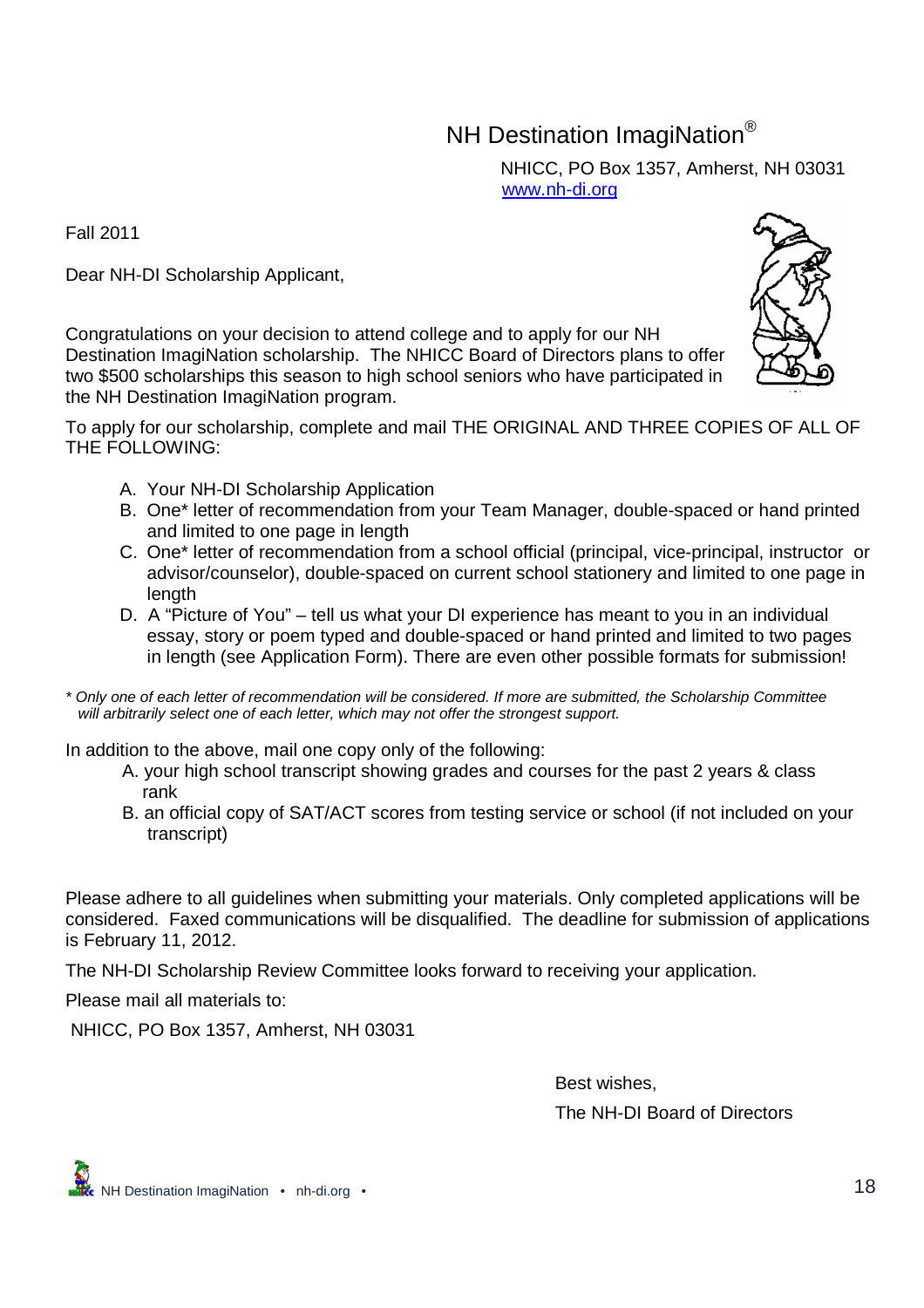Have you considered also applying for the DI International Scholarships from DISC? Go to http://www.idodi.org/disc/ and download an application and instructions today!

## **NH DESTINATION IMAGINATION SCHOLARSHIP APPLICATION FORM**

To be eligible for an NH-DI scholarship, all materials must be submitted by **February 11, 2012.** Incomplete or late applications will be disqualified. Mail materials to: NHICC, PO Box 1357, Amherst, NH 03031

| Section   APPLICANT'S NAME AND ADDRESS                                           |                                                                                  |  |
|----------------------------------------------------------------------------------|----------------------------------------------------------------------------------|--|
|                                                                                  |                                                                                  |  |
|                                                                                  |                                                                                  |  |
| Home Address:                                                                    | ,我们也不会有一个人的事情。""我们的人们是不是我们的人,我们也不会有一个人的人,我们也不会有一个人的人,我们也不会有一个人的人,我们也不会有一个人的人,我们也 |  |
|                                                                                  |                                                                                  |  |
|                                                                                  |                                                                                  |  |
| Grade: $\frac{1}{2}$                                                             |                                                                                  |  |
| Section II NH-DI INVOLVEMENT                                                     |                                                                                  |  |
| Number of years participating in NH-DI _____________                             | Currently on an NH -DI team? _________________                                   |  |
| Have you or your team received a DaVinci or other similar award? _______________ |                                                                                  |  |
|                                                                                  |                                                                                  |  |
| Why do you feel this award was merited?                                          |                                                                                  |  |
| List the Challenges you worked on (continue on separate sheet, if necessary):    |                                                                                  |  |
|                                                                                  |                                                                                  |  |
|                                                                                  |                                                                                  |  |
|                                                                                  |                                                                                  |  |
|                                                                                  |                                                                                  |  |

List other NH-DI involvement, e.g. tournament volunteer, assistant team manager, Camp Gottalikachallenge staff, etc:

\_\_\_\_\_\_\_\_\_\_\_\_\_\_\_\_\_\_\_\_\_\_\_\_\_\_\_\_\_\_\_\_\_\_\_\_\_\_\_\_\_\_\_\_\_\_\_\_\_\_\_\_\_\_\_\_\_\_\_\_\_\_\_\_\_\_\_\_\_\_\_\_\_\_\_\_\_\_\_\_\_\_\_\_\_\_\_\_\_\_\_\_\_\_\_

\_\_\_\_\_\_\_\_\_\_\_\_\_\_\_\_\_\_\_\_\_\_\_\_\_\_\_\_\_\_\_\_\_\_\_\_\_\_\_\_\_\_\_\_\_\_\_\_\_\_\_\_\_\_\_\_\_\_\_\_\_\_\_\_\_\_\_\_\_\_\_\_\_\_\_\_\_\_\_\_\_\_\_\_\_\_\_\_\_\_\_\_\_\_\_